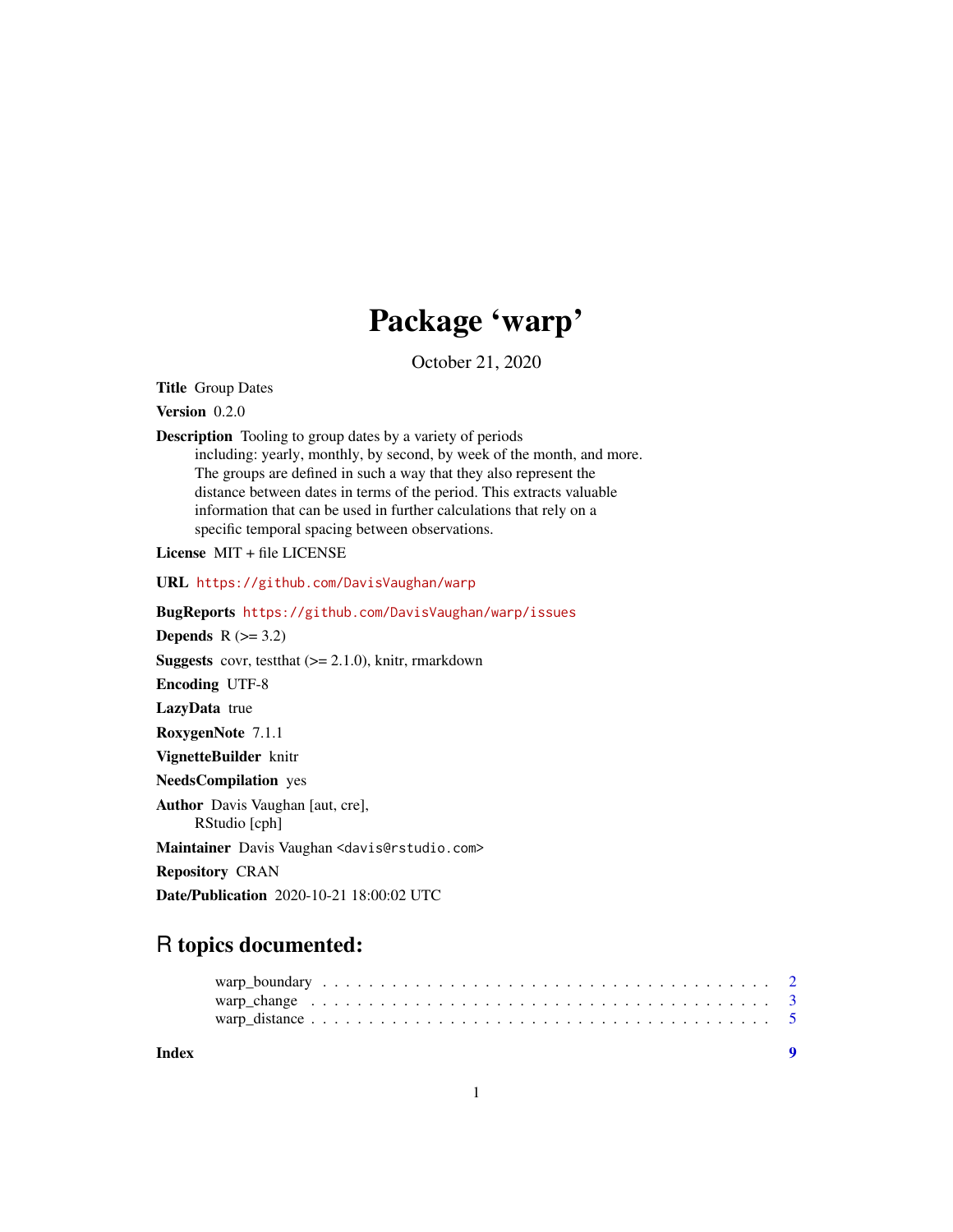<span id="page-1-0"></span>

#### Description

warp\_boundary() detects a change in time period along x, for example, rolling from one month to the next. It returns the start and stop positions for each contiguous period chunk in x.

#### Usage

warp\_boundary(x, period, ..., every = 1L, origin = NULL)

#### Arguments

| $\times$ | [Date / POSIXct / POSIXIt]                                                                                                                |
|----------|-------------------------------------------------------------------------------------------------------------------------------------------|
|          | A date time vector.                                                                                                                       |
| period   | [character(1)]                                                                                                                            |
|          | A string defining the period to group by. Valid inputs can be roughly broken<br>into:                                                     |
|          | • "year", "quarter", "month", "week", "day"                                                                                               |
|          | • "hour", "minute", "second", "millisecond"                                                                                               |
|          | • "yweek", "mweek"                                                                                                                        |
|          | • "yday", "mday"                                                                                                                          |
|          | [dots]                                                                                                                                    |
|          | These dots are for future extensions and must be empty.                                                                                   |
| every    | [positive integer(1)]                                                                                                                     |
|          | The number of periods to group together.                                                                                                  |
|          | For example, if the period was set to "year" with an every value of 2, then the<br>years 1970 and 1971 would be placed in the same group. |
| origin   | $[Date(1) / POSIXct(1) / POSIXIt(1) / NULL]$                                                                                              |
|          | The reference date time value. The default when left as NULL is the epoch time<br>of 1970-01-01 00:00:00, in the time zone of the index.  |
|          | This is generally used to define the anchor time to count from, which is relevant<br>when the every value is $> 1$ .                      |

#### Details

The stop positions are just the [warp\\_change\(\)](#page-2-1) values, and the start positions are computed from these.

#### Value

A two column data frame with the columns start and stop. Both are double vectors representing boundaries of the date time groups.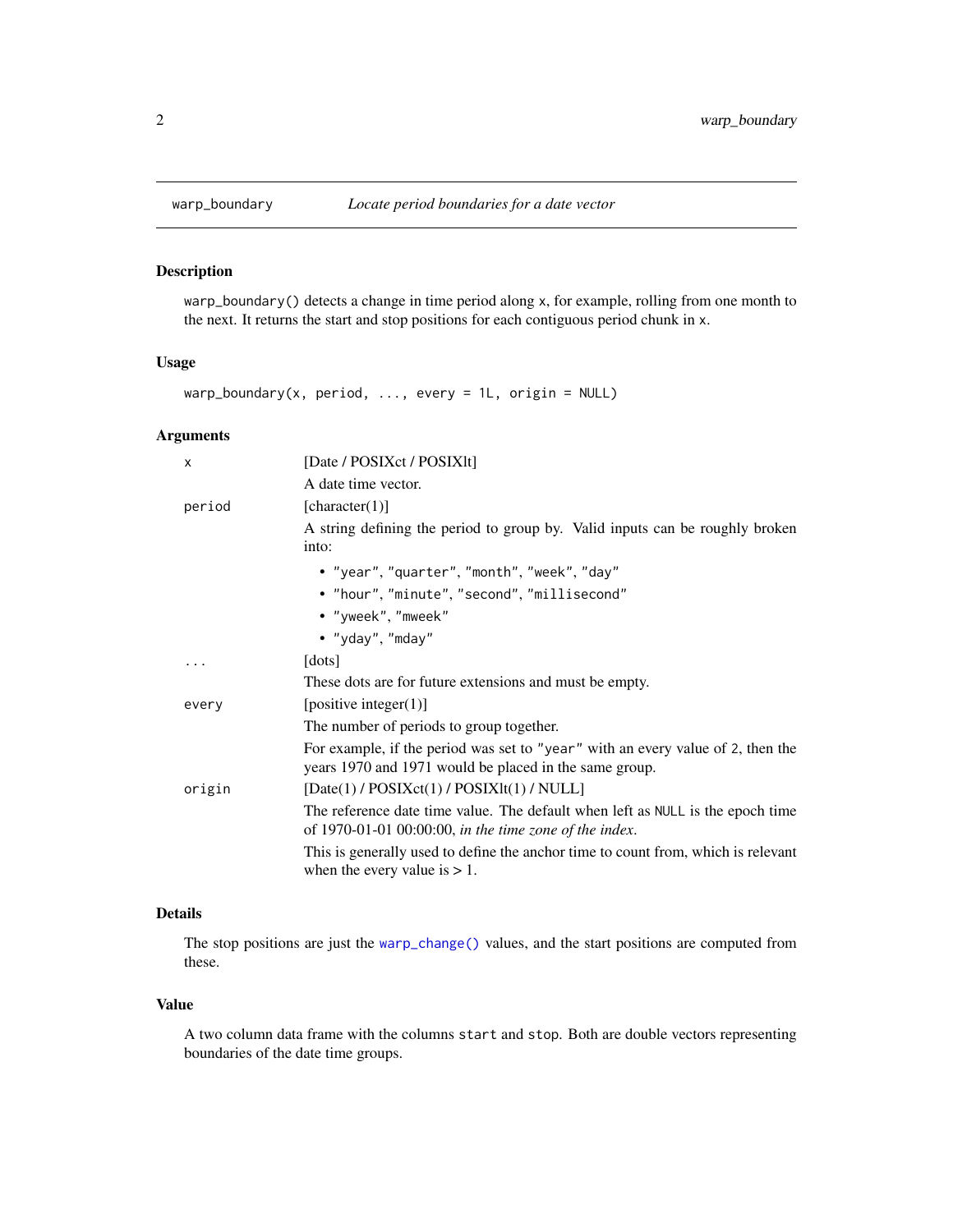#### <span id="page-2-0"></span>warp\_change 3

#### Examples

```
x \le - as.Date("1970-01-01") + -4:5
x
# Boundaries by month
warp_boundary(x, "month")
# Bound by every 5 days, relative to "1970-01-01"
# Creates boundaries of:
# [1969-12-27, 1970-01-01)
# [1970-01-01, 1970-01-06)
# [1970-01-06, 1970-01-11)
warp_boundary(x, "day", every = 5)
# Bound by every 5 days, relative to the smallest value in our vector
origin \leq min(x)origin
# Creates boundaries of:
# [1969-12-28, 1970-01-02)
# [1970-01-02, 1970-01-07)
warp_boundary(x, "day", every = 5, origin = origin)
```
<span id="page-2-1"></span>

warp\_change *Detect changes in a date time vector*

#### Description

warp\_change() detects changes at the period level.

If last = TRUE, it returns locations of the last value before a change, and the last location in x is always included. Additionally, if endpoint = TRUE, the first location in x will be included.

If last  $=$  FALSE, it returns locations of the first value after a change, and the first location in  $x$  is always included. Additionally, if endpoint  $=$  TRUE, the last location in  $x$  will be included.

#### Usage

```
warp_change(
  x,
 period,
  ...,
  every = 1L,
  origin = NULL,
  last = TRUE,endpoint = FALSE)
```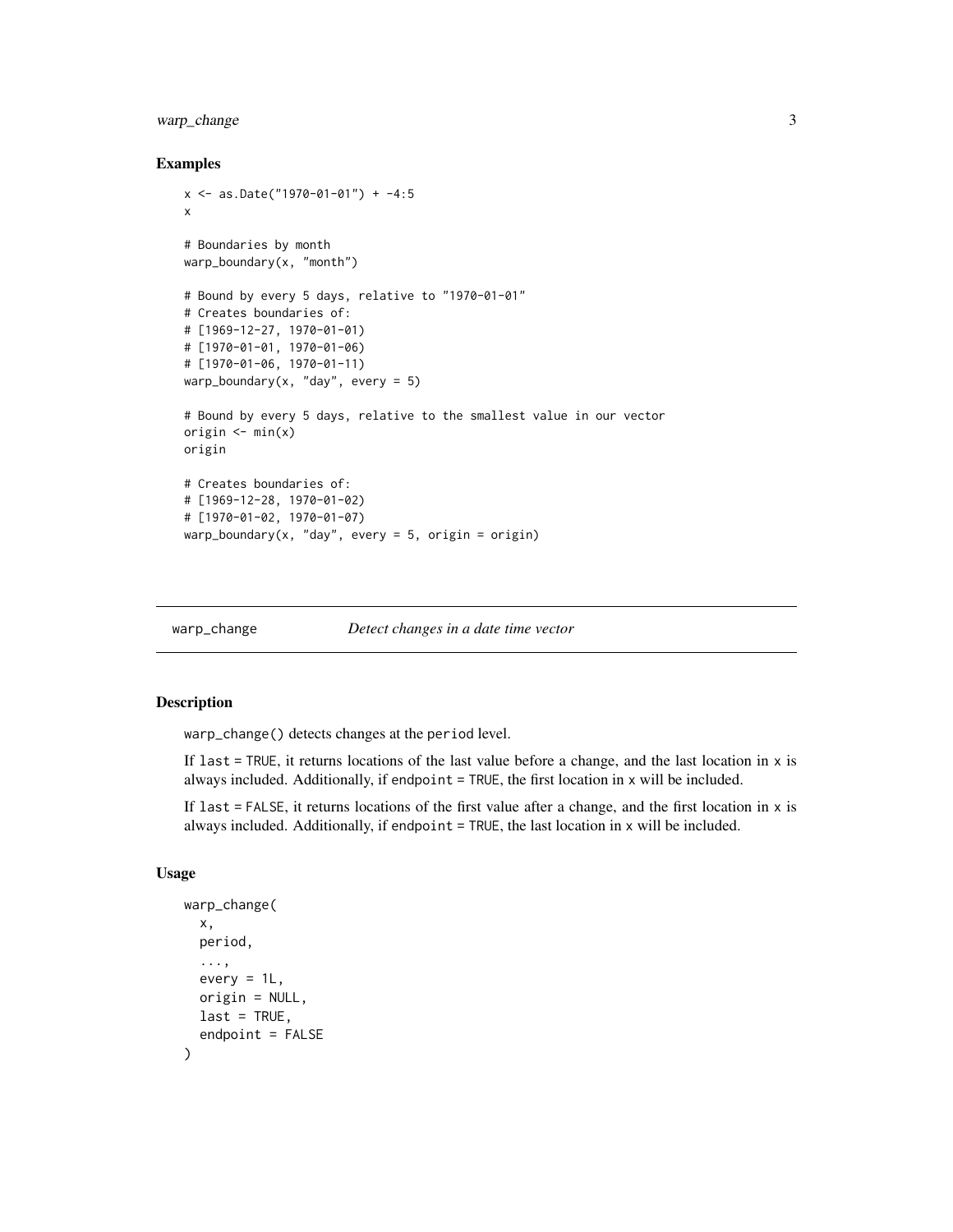#### Arguments

| х        | [Date / POSIXct / POSIX1t]                                                                                                                |
|----------|-------------------------------------------------------------------------------------------------------------------------------------------|
|          | A date time vector.                                                                                                                       |
| period   | [character(1)]                                                                                                                            |
|          | A string defining the period to group by. Valid inputs can be roughly broken<br>into:                                                     |
|          | • "year", "quarter", "month", "week", "day"                                                                                               |
|          | • "hour", "minute", "second", "millisecond"                                                                                               |
|          | · "yweek", "mweek"                                                                                                                        |
|          | • "yday", "mday"                                                                                                                          |
| .        | [dots]                                                                                                                                    |
|          | These dots are for future extensions and must be empty.                                                                                   |
| every    | [positive integer $(1)$ ]                                                                                                                 |
|          | The number of periods to group together.                                                                                                  |
|          | For example, if the period was set to "year" with an every value of 2, then the<br>years 1970 and 1971 would be placed in the same group. |
| origin   | [Date(1) / POSIXct(1) / POSIXlt(1) / NULL]                                                                                                |
|          | The reference date time value. The default when left as NULL is the epoch time<br>of 1970-01-01 00:00:00, in the time zone of the index.  |
|          | This is generally used to define the anchor time to count from, which is relevant<br>when the every value is $> 1$ .                      |
| last     | [logical(1)]                                                                                                                              |
|          | If TRUE, the <i>last</i> location <i>before</i> a change is returned. The last location of the<br>input is always returned.               |
|          | If FALSE, the <i>first</i> location <i>after</i> a change is returned. The first location of the<br>input is always returned.             |
| endpoint | [logical(1)]                                                                                                                              |
|          | If TRUE and $last = TRUE$ , will additionally return the first location of the input.                                                     |
|          | If TRUE and last = FALSE, will additionally return the last location of the input.                                                        |
|          | If FALSE, does nothing.                                                                                                                   |

#### Value

A double vector of locations.

#### Examples

```
x <- as.Date("2019-01-01") + 0:5
x
# Last location before a change, last location of `x` is always included
warp_change(x, period = "yday", every = 2, last = TRUE)
# Also include first location
warp\_change(x, period = "yday", every = 2, last = TRUE, endpoint = TRUE)
```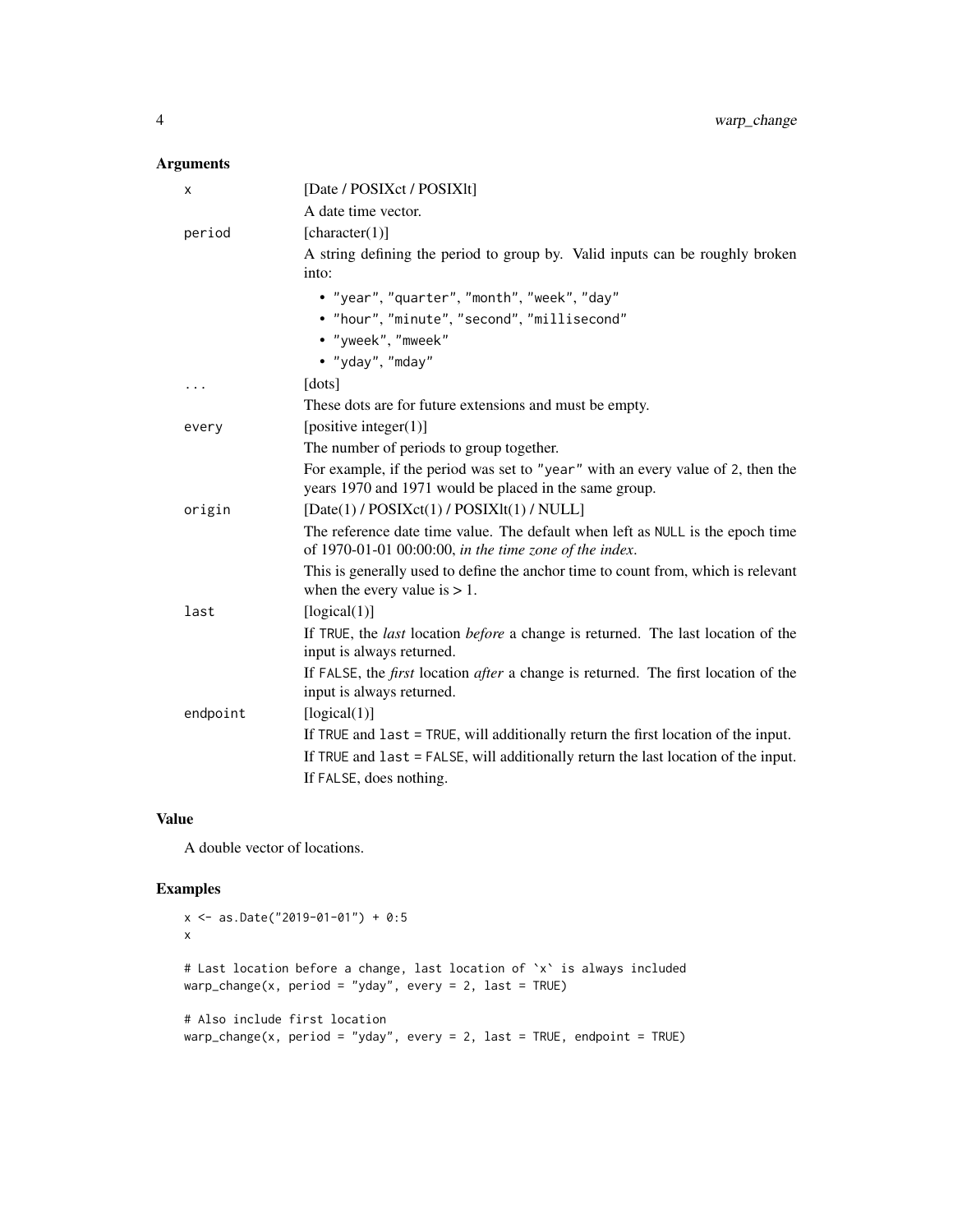#### <span id="page-4-0"></span>warp\_distance 5

```
# First location after a change, first location of `x` is always included
warp_change(x, period = "yday", every = 2, last = FALSE)
# Also include last location
warp\_change(x, period = "yday", every = 2, last = FALSE, endpoint = TRUE)
```
warp\_distance *Compute distances from a date time origin*

#### Description

warp\_distance() is a low level engine for computing date time distances.

It returns the distance from x to the origin in units defined by the period.

For example, period = "year" would return the number of years from the origin. Setting every = 2 would return the number of 2 year groups from the origin.

#### Usage

 $warp\_distance(x, period, ..., every = 1L, origin = NULL)$ 

#### Arguments

| X      | [Date / POSIXct / POSIXlt]                                                                                                                |
|--------|-------------------------------------------------------------------------------------------------------------------------------------------|
|        | A date time vector.                                                                                                                       |
| period | [character(1)]                                                                                                                            |
|        | A string defining the period to group by. Valid inputs can be roughly broken<br>into:                                                     |
|        | • "year", "quarter", "month", "week", "day"                                                                                               |
|        | • "hour", "minute", "second", "millisecond"                                                                                               |
|        | • "yweek", "mweek"                                                                                                                        |
|        | • "yday", "mday"                                                                                                                          |
| .      | [dots]                                                                                                                                    |
|        | These dots are for future extensions and must be empty.                                                                                   |
| every  | [positive integer(1)]                                                                                                                     |
|        | The number of periods to group together.                                                                                                  |
|        | For example, if the period was set to "year" with an every value of 2, then the<br>years 1970 and 1971 would be placed in the same group. |
| origin | $[Date(1) / POSIXct(1) / POSIXIt(1) / NULL]$                                                                                              |
|        | The reference date time value. The default when left as NULL is the epoch time<br>of 1970-01-01 00:00:00, in the time zone of the index.  |
|        | This is generally used to define the anchor time to count from, which is relevant<br>when the every value is $> 1$ .                      |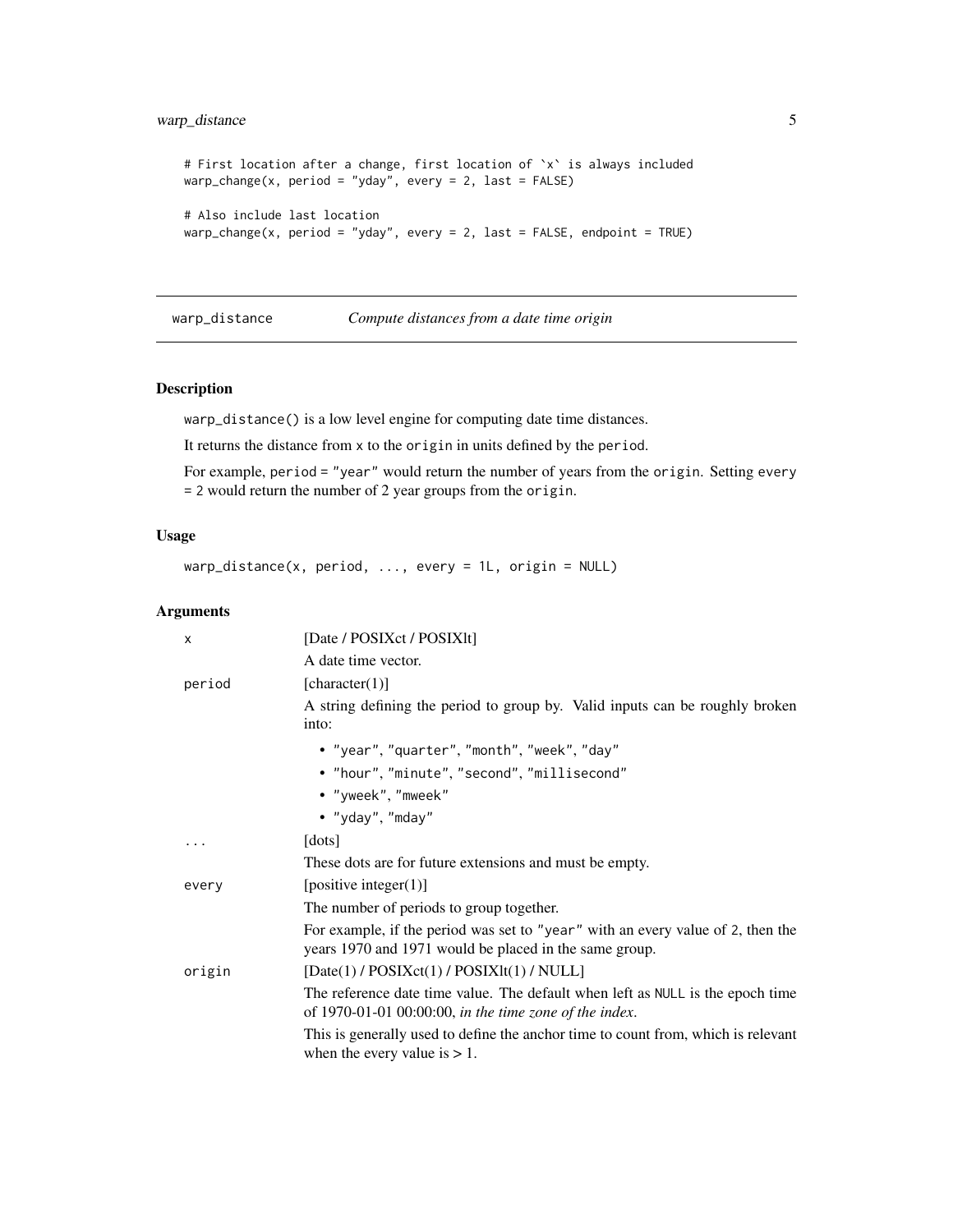The return value of warp\_distance() has a variety of uses. It can be used for:

- A grouping column in a dplyr::group\_by(). This is especially useful for grouping by a multitude of a particular period, such as "every 5 months".
- Computing distances between values in x, in units of the period. By returning the distances from the origin, warp\_distance() has also implicitly computed the distances between values of x. This is used by slide::block() to break the input into time blocks.

When the time zone of x differs from the time zone of origin, a warning is issued, and x is coerced to the time zone of origin without changing the number of seconds of x from the epoch. In other words, the time zone of  $x$  is directly changed to the time zone of origin without changing the underlying numeric representation. It is highly advised to specify an origin value with the same time zone as x. If a Date is used for x, its time zone is assumed to be "UTC".

#### Value

A double vector containing the distances.

#### Period

For period values of "year", "month", and "day", the information provided in origin is truncated. Practically this means that if you specify:

warp\_distance(period = "month", origin = as.Date("1970-01-15"))

then only 1970-01 will be used, and not the fact that the origin starts on the 15th of the month.

The period value of "quarter" is internally period  $=$  "month", every  $=$  every  $*$  3. This means that for "quarter" the month specified for the origin will be used as the month to start counting from to generate the 3 month quarter.

To mimic the behavior of lubridate::floor\_date(), use period = "week". Internally this is just period = "day", every = every  $*$  7. To mimic the week\_start argument of floor\_date(), set origin to a date with a week day identical to the one you want the week to start from. For example, the default origin of 1970-01-01 is a Thursday, so this would be generate groups identical to floor\_date(week\_start = 4).

The period value of "yday" is computed as complete every-day periods from the origin, with a forced reset of the every-day counter every time you hit the month-day value of the origin. "yweek" is built on top of this internally as period = "yday", every = every \* 7. This ends up using an algorithm very similar to lubridate::week(), with the added benefit of being able to control the origin date.

The period value of "mday" is computed as every-day periods within each month, with a forced reset of the every-day counter on the first day of each month. The most useful application of this is "mweek", which is implemented as period = "mday", every = every \* 7. This allows you to group by the "week of the month". For "mday" and "mweek", only the year and month parts of the origin value are used. Because of this, the origin argument is not that interesting for these periods.

The "hour" period (and more granular frequencies) can produce results that might be surprising, even if they are technically correct. See the vignette at vignette ("hour", package = "warp") for more information.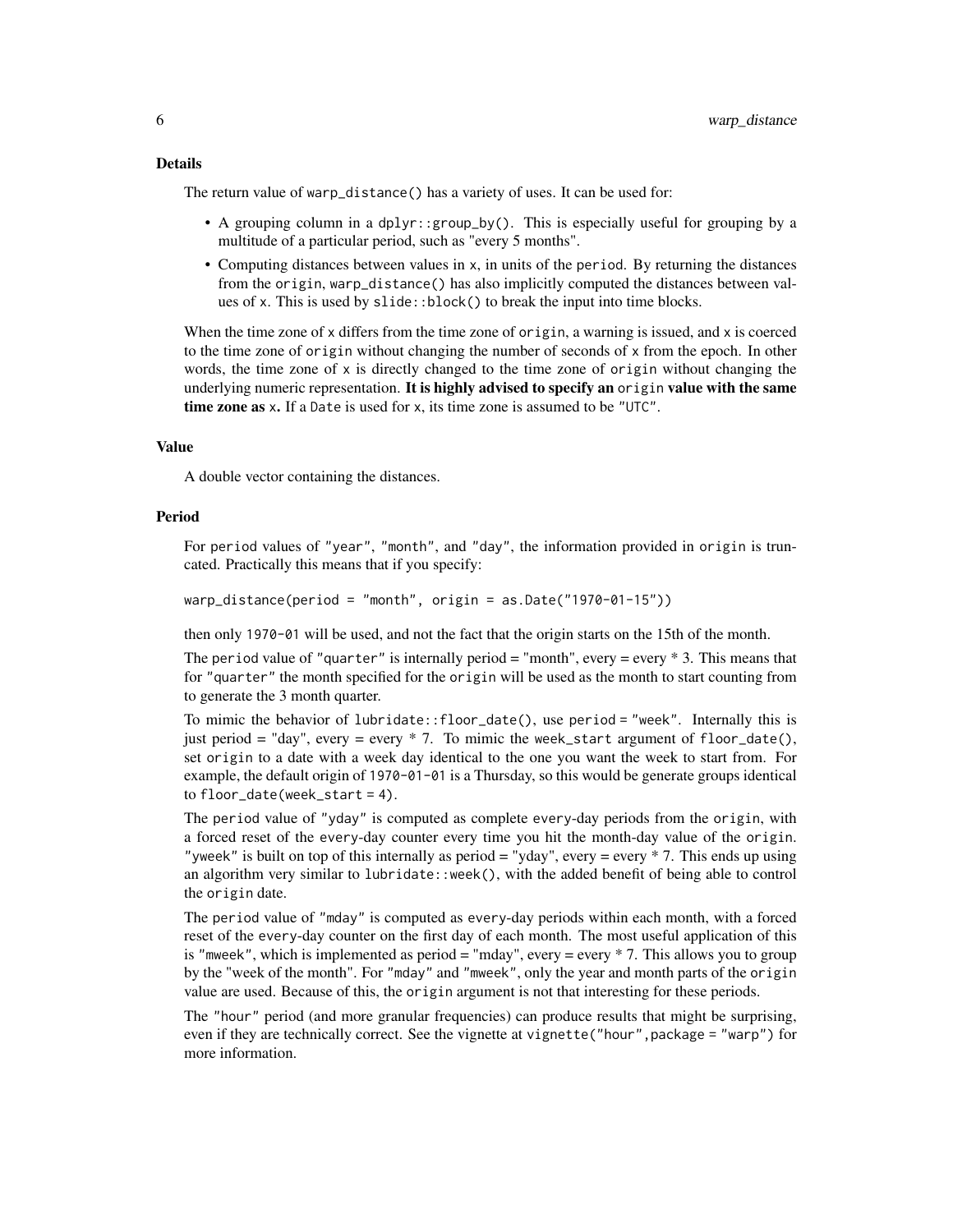#### warp\_distance 7 7

#### Precision

With POSIXct, the limit of precision is approximately the microsecond level. Only dates that are very close to the unix origin of 1970-01-01 can possibly represent microsecond resolution correctly (close being within about 40 years on either side). Otherwise, the values past the microsecond resolution are essentially random, and can cause problems for the distance calculations. Because of this, decimal digits past the microsecond range are zeroed out, so please do not attempt to rely on them. It should still be safe to work with microseconds, by, say, bucketing them by millisecond distances.

#### Examples

```
x <- as.Date("1970-01-01") + -4:4
x
# Compute monthly distances (really, year + month)
warp_distance(x, "month")
# Compute distances every 2 days, relative to "1970-01-01"
warp_distance(x, "day", every = 2)
# Compute distances every 2 days, this time relative to "1970-01-02"
warp_distance(x, "day", every = 2, origin = as.Date("1970-01-02"))
y <- as.POSIXct("1970-01-01 00:00:01", "UTC") + c(0, 2, 3, 4, 5, 6, 10)
# Compute distances every 5 seconds, starting from the unix epoch of
# 1970-01-01 00:00:00
# So this buckets:
# [1970-01-01 00:00:00, 1970-01-01 00:00:05) = 0
# [1970-01-01 00:00:05, 1970-01-01 00:00:10) = 1
# [1970-01-01 00:00:10, 1970-01-01 00:00:15) = 2
warp_distance(y, "second", every = 5)
# Compute distances every 5 seconds, starting from the minimum of `x`
# 1970-01-01 00:00:01
# So this buckets:
# [1970-01-01 00:00:01, 1970-01-01 00:00:06) = 0
# [1970-01-01 00:00:06, 1970-01-01 00:00:11) = 1
# [1970-01-01 00:00:11, 1970-01-01 00:00:16) = 2
origin <- as.POSIXct("1970-01-01 00:00:01", "UTC")
warp_distance(y, "second", every = 5, origin = origin)
# ---------------------------------------------------------------------------
# Time zones
# When `x` is not UTC and `origin` is left as `NULL`, the origin is set as
# 1970-01-01 00:00:00 in the time zone of `x`. This seems to be the most
# practically useful default.
z <- as.POSIXct("1969-12-31 23:00:00", "UTC")
z_in_nyc <- as.POSIXct("1969-12-31 23:00:00", "America/New_York")
```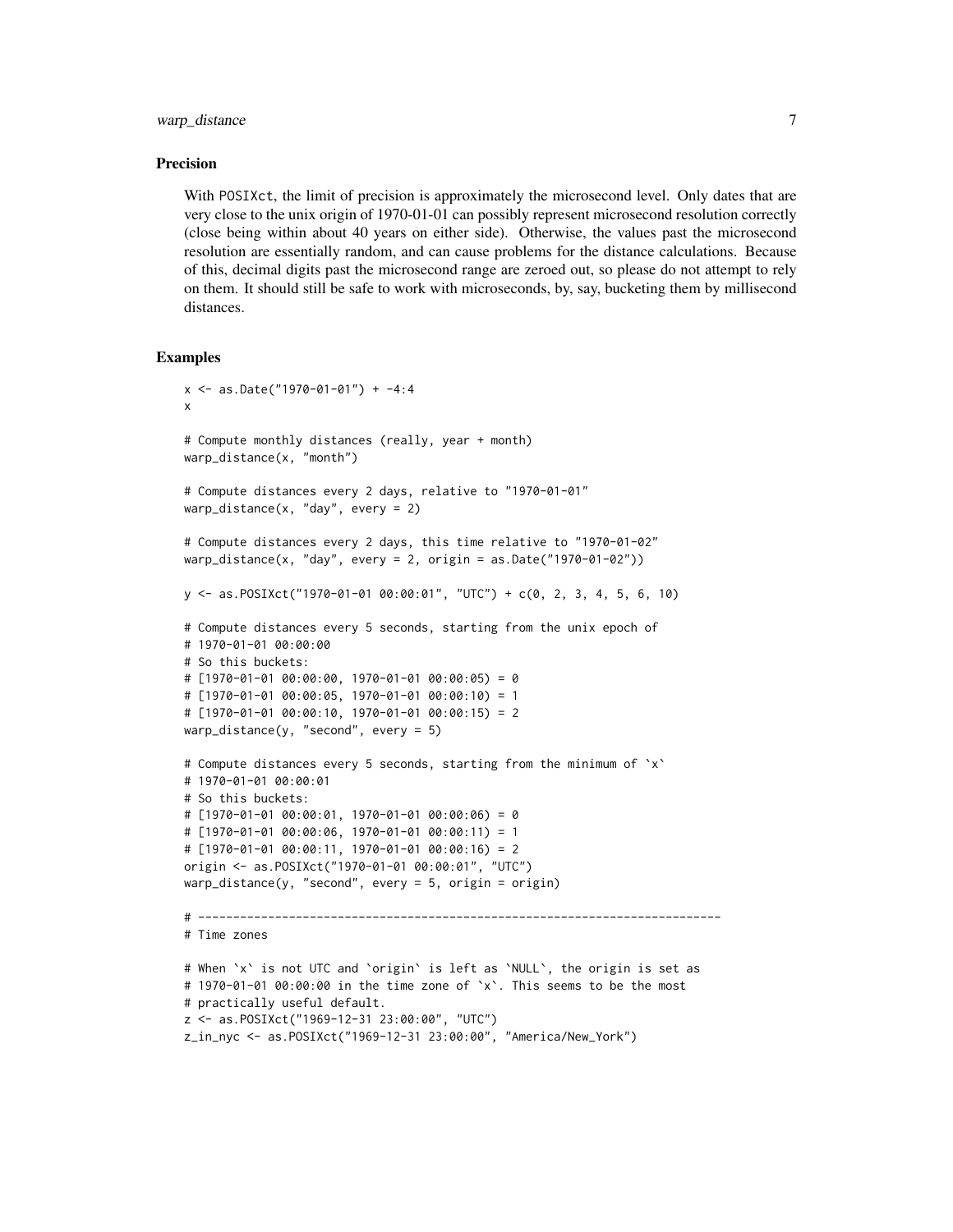```
# Practically this means that these give the same result, because their
# `origin` values are defined in their respective time zones.
warp_distance(z, "year")
warp_distance(z_in_nyc, "year")
# Compare that to what would happen if we used a static `origin` of
# 1970-01-01 00:00:00 UTC.
# America/New_York is 5 hours behind UTC, so when `z_in_nyc` is converted to
# UTC the value becomes `1970-01-01 04:00:00 UTC`, a different year. Because
# this is generally surprising, a warning is thrown.
origin <- as.POSIXct("1970-01-01 00:00:00", tz = "UTC")
warp_distance(z, "year", origin = origin)
warp_distance(z_in_nyc, "year", origin = origin)
# ---------------------------------------------------------------------------
# `period = "yweek"`
x <- as.Date("2019-12-23") + 0:16
origin <- as.Date("1970-01-01")
# `"week"` counts the number of 7 day periods from the `origin`
# `"yweek"` restarts the 7 day counter every time you hit the month-day
# value of the `origin`. Notice how, for the `yweek` column, only 1 day was
# in the week starting with `2019-12-31`. This is because the next day is
# `2020-01-01`, which aligns with the month-day value of the `origin`.
data.frame(
  x = x,
  week = warp_distance(x, "week", origin = origin),
  yweek = warp_distance(x, "yweek", origin = origin)
\lambda# ---------------------------------------------------------------------------
# `period = "mweek"`
x <- as.Date("2019-12-23") + 0:16
# `"mweek"` breaks `x` up into weeks of the month. Notice how days 1-7
# of 2020-01 all have the same distance value. A forced reset of the 7 day
# counter is done at the 1st of every month. This results in the 3 day
# week of the month at the end of 2019-12, from 29-31.
data.frame(
 x = x,
 mweek = warp_distance(x, "mweek")
)
```